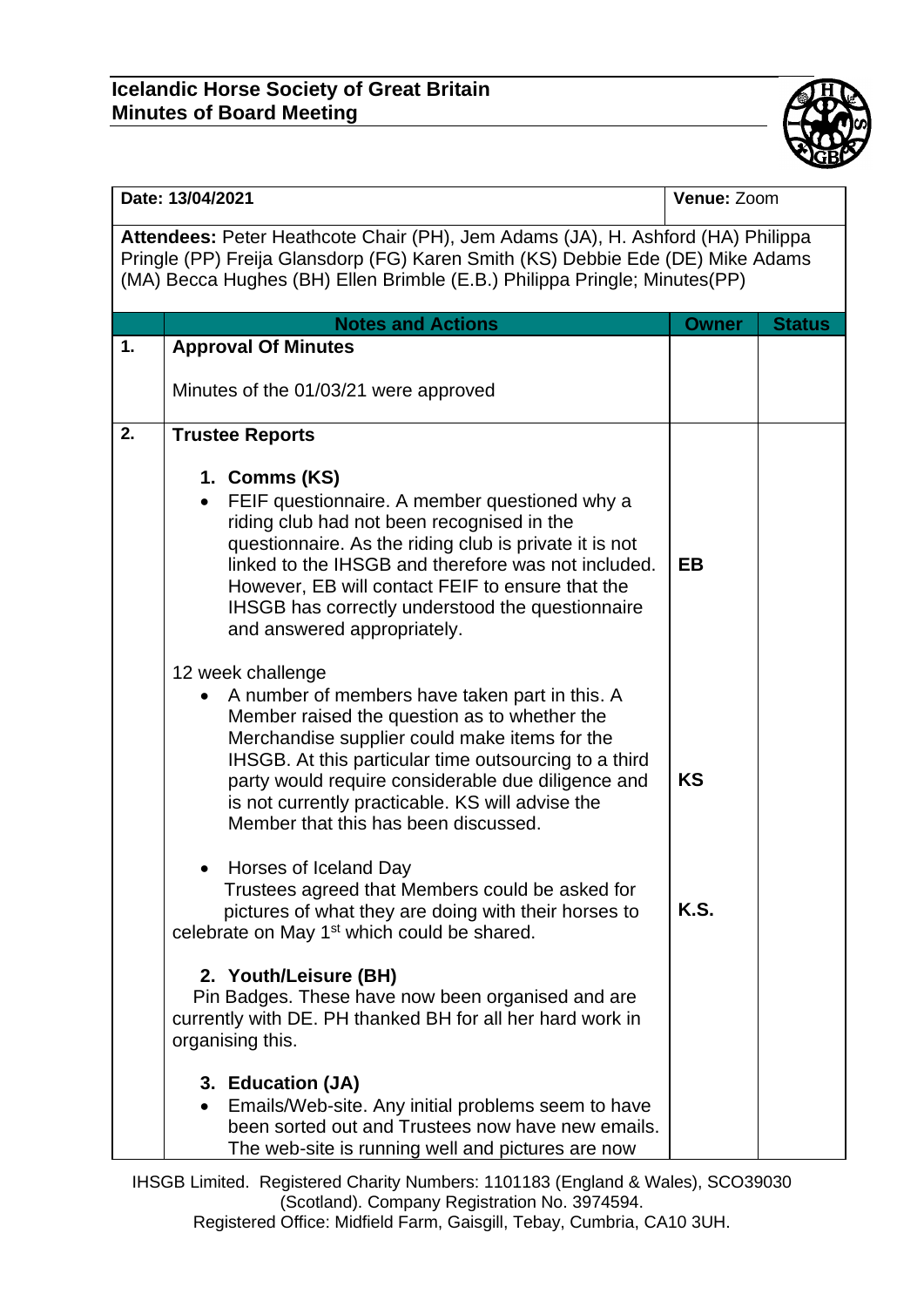

| $\bullet$              | showing correctly. Shared documents can now be<br>edited via Google docs.<br>FEIF Education Conference. JA signed up for this<br>as did a number of IHSGB members. 4 sessions<br>throughout April which includes training and videos.                                                                                                                                                                                                                                                                                                                                                         |      |  |
|------------------------|-----------------------------------------------------------------------------------------------------------------------------------------------------------------------------------------------------------------------------------------------------------------------------------------------------------------------------------------------------------------------------------------------------------------------------------------------------------------------------------------------------------------------------------------------------------------------------------------------|------|--|
| $\bullet$<br>$\bullet$ | 4. Stud Book (FG)<br>Data has been submitted to the FAnGR National<br>Breed Inventory.<br>DEFRA has set up regular Zoom meetings with all<br>registered breed societies. These are Minuted and<br>FG will forward to Trustees.<br>The DNA labs used by the Society closed down and<br>the IHSGB are now using Animal Genetics UK<br>FG's main Worlf Fengur contact (and friend)<br>Hallveig Frodadottir sadly passed away on April<br>13 <sup>th</sup> . She was a tremendous help to FG and will be<br>greatly missed.                                                                       |      |  |
|                        | 5. Breeding (EB)<br>The new DNA Lab is currently working on<br>samples that have been sent. They seem<br>helpful and efficient.<br>The FIZO assessment has now been<br>postponed until 2022. Covid restrictions made it<br>impractical to continue this year. There will instead<br>be three Webinars, with judges, in the next 2/3<br>months. 1) How to present a horse for an<br>assessment. 2) People present a video of a young<br>or unridden horse for judge comments. 3) A ridden<br>assessment which will be commented on by<br>judges. Dates to be confirmed next week hopefully.    | E.B. |  |
| $\bullet$              | 6. Sport (MA)<br>It is still unclear whether the World Championships<br>will go ahead. But the UK is continuing at present as<br>if the event will take place.<br>The British Championships and Summer Show will<br>follow a very similar format to last year. Cost of entry<br>will remain at £50.00 and riders may enter as many<br>classes as their horses are eligible for. A speed<br>pass and pace test have been added to the classes.<br>Catering will be the same as last year thanks to<br>Sarah Edwardes and Jan Payne and proposed<br>menus will be published soon. There is some |      |  |

IHSGB Limited. Registered Charity Numbers: 1101183 (England & Wales), SCO39030 (Scotland). Company Registration No. 3974594. Registered Office: Midfield Farm, Gaisgill, Tebay, Cumbria, CA10 3UH.